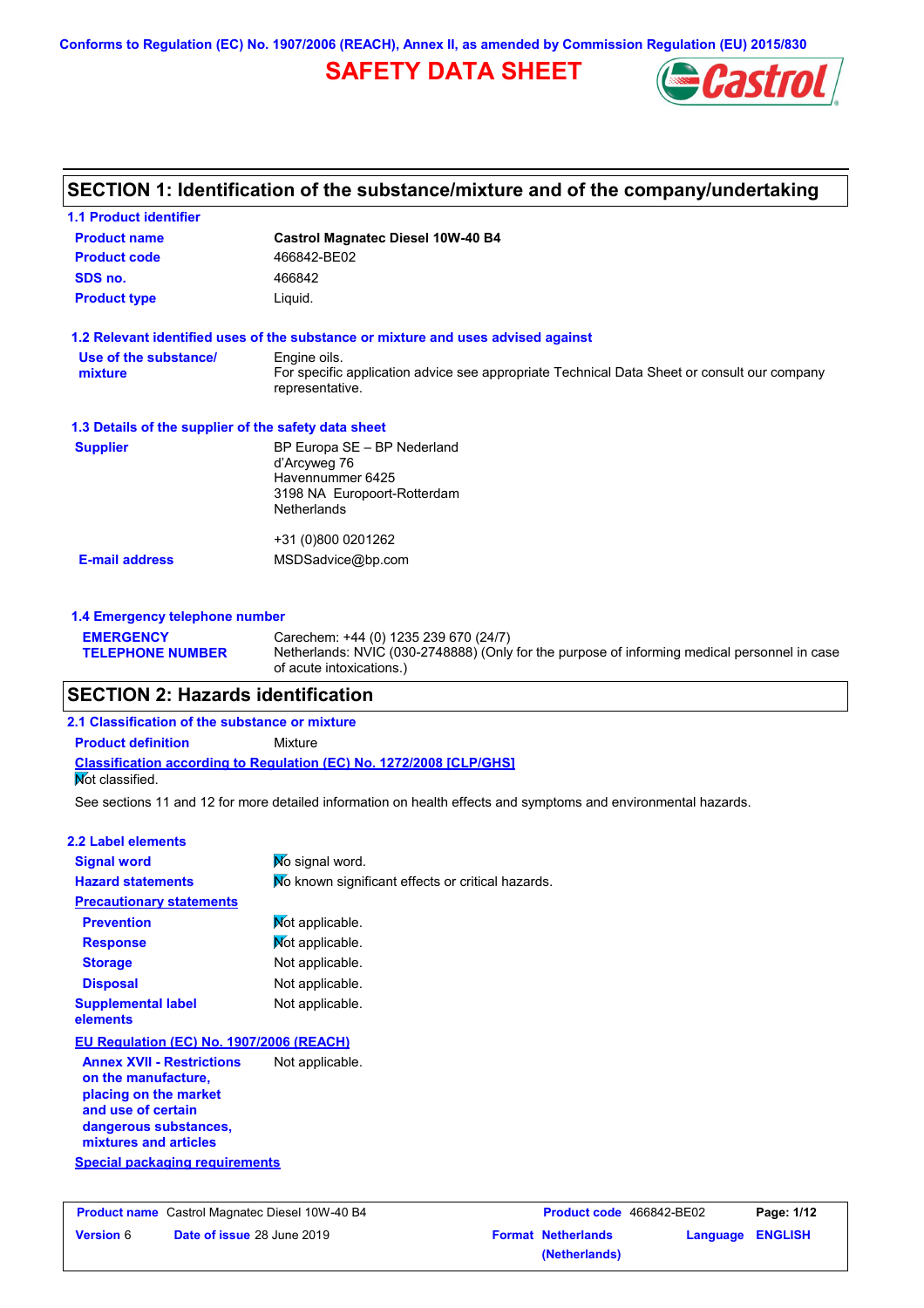## **SECTION 2: Hazards identification**

| <b>Containers to be fitted</b><br>with child-resistant<br>fastenings                                                     | Not applicable.                                                                                                                                                                                                                 |
|--------------------------------------------------------------------------------------------------------------------------|---------------------------------------------------------------------------------------------------------------------------------------------------------------------------------------------------------------------------------|
| <b>Tactile warning of danger</b>                                                                                         | Not applicable.                                                                                                                                                                                                                 |
| 2.3 Other hazards                                                                                                        |                                                                                                                                                                                                                                 |
| <b>Results of PBT and vPvB</b><br>assessment                                                                             | Product does not meet the criteria for PBT or vPvB according to Regulation (EC) No. 1907/2006,<br>Annex XIII.                                                                                                                   |
| <b>Product meets the criteria</b><br>for PBT or vPvB according<br>to Regulation (EC) No.<br><b>1907/2006, Annex XIII</b> | This mixture does not contain any substances that are assessed to be a PBT or a vPvB.                                                                                                                                           |
| Other hazards which do<br>not result in classification                                                                   | Defatting to the skin.<br><b>USED ENGINE OILS</b><br>Used engine oil may contain hazardous components which have the potential to cause skin<br>cancer.<br>See Toxicological Information, section 11 of this Safety Data Sheet. |
|                                                                                                                          | Experimental data on one or more of the components has been used to determine all or part of<br>the hazard classification of this product.                                                                                      |

# **SECTION 3: Composition/information on ingredients**

| <b>3.2 Mixtures</b>                                                                           |                                                                                      |           |                                                                    |             |
|-----------------------------------------------------------------------------------------------|--------------------------------------------------------------------------------------|-----------|--------------------------------------------------------------------|-------------|
| <b>Product definition</b><br>Mixture                                                          |                                                                                      |           |                                                                    |             |
| Highly refined base oil (IP 346 DMSO extract < 3%). Proprietary performance additives.        |                                                                                      |           |                                                                    |             |
| <b>Product/ingredient</b><br>name                                                             | <b>Identifiers</b>                                                                   | %         | <b>Regulation (EC) No.</b><br><b>1272/2008 [CLP]</b>               | <b>Type</b> |
| Distillates (petroleum), hydrotreated<br>heavy paraffinic                                     | REACH #: 01-2119484627-25<br>EC: 265-157-1<br>CAS: 64742-54-7<br>Index: 649-467-00-8 | 275 - ≤90 | Not classified.                                                    | $[2]$       |
| Distillates (petroleum), solvent-<br>dewaxed heavy paraffinic                                 | REACH #: 01-2119471299-27<br>EC: 265-169-7<br>CAS: 64742-65-0<br>Index: 649-474-00-6 | ≤10       | Not classified.                                                    | $[2]$       |
| Phosphorodithioic acid, mixed O.O-bis<br>(1,3-dimethylbutyl and iso-Pr) esters,<br>zinc salts | REACH #: 01-2119493626-26<br>EC: 283-392-8<br>CAS: 84605-29-8                        | - ≤3      | Skin Irrit. 2, H315<br>Eye Dam. 1, H318<br>Aquatic Chronic 2, H411 | $[1]$       |
| See Section 16 for the full text of the H statements declared above.                          |                                                                                      |           |                                                                    |             |

### **Type**

[1] Substance classified with a health or environmental hazard

[2] Substance with a workplace exposure limit

[3] Substance meets the criteria for PBT according to Regulation (EC) No. 1907/2006, Annex XIII

[4] Substance meets the criteria for vPvB according to Regulation (EC) No. 1907/2006, Annex XIII

[5] Substance of equivalent concern

[6] Additional disclosure due to company policy

Occupational exposure limits, if available, are listed in Section 8.

## **SECTION 4: First aid measures**

| 4.1 Description of first aid measures                 |                                                                                                                                                                                                                                                               |                                            |          |                |
|-------------------------------------------------------|---------------------------------------------------------------------------------------------------------------------------------------------------------------------------------------------------------------------------------------------------------------|--------------------------------------------|----------|----------------|
| Eye contact                                           | In case of contact, immediately flush eyes with plenty of water for at least 15 minutes. Eyelids<br>should be held away from the eyeball to ensure thorough rinsing. Check for and remove any<br>contact lenses. Get medical attention.                       |                                            |          |                |
| <b>Skin contact</b>                                   | Wash skin thoroughly with soap and water or use recognised skin cleanser. Remove<br>contaminated clothing and shoes. Wash clothing before reuse. Clean shoes thoroughly before<br>reuse. Get medical attention if irritation develops.                        |                                            |          |                |
| <b>Inhalation</b>                                     | $\mathbf{F}$ inhaled, remove to fresh air. In case of inhalation of decomposition products in a fire,<br>symptoms may be delayed. The exposed person may need to be kept under medical<br>surveillance for 48 hours. Get medical attention if symptoms occur. |                                            |          |                |
| <b>Ingestion</b>                                      | Do not induce vomiting unless directed to do so by medical personnel. Get medical attention if<br>symptoms occur.                                                                                                                                             |                                            |          |                |
| <b>Product name</b> Castrol Magnatec Diesel 10W-40 B4 |                                                                                                                                                                                                                                                               | <b>Product code</b> 466842-BE02            |          | Page: 2/12     |
| <b>Version 6</b><br>Date of issue 28 June 2019        |                                                                                                                                                                                                                                                               | <b>Format Netherlands</b><br>(Netherlands) | Language | <b>ENGLISH</b> |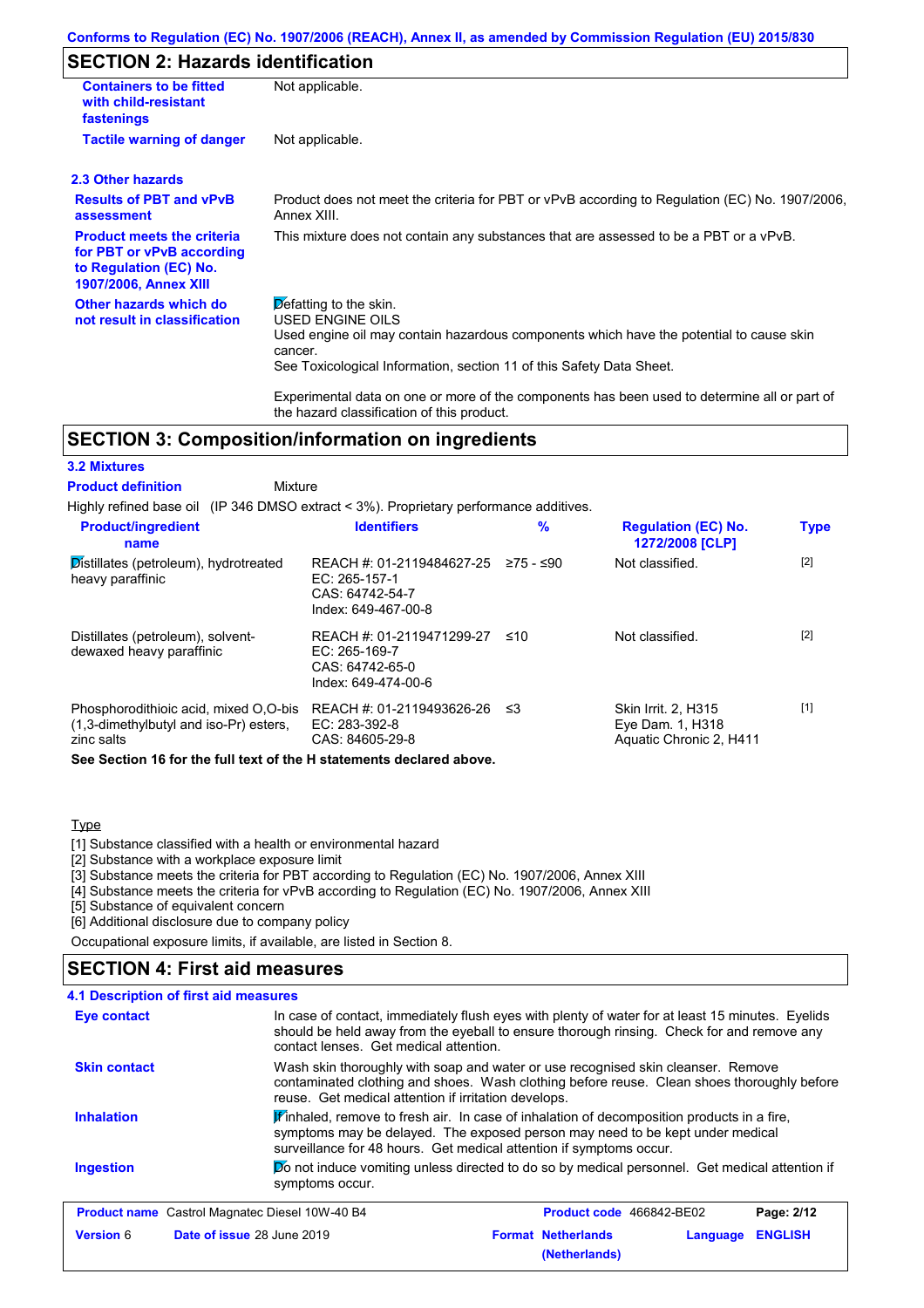| <b>SECTION 4: First aid measures</b>                     |                                                                                                                                                                                                                                                                                           |
|----------------------------------------------------------|-------------------------------------------------------------------------------------------------------------------------------------------------------------------------------------------------------------------------------------------------------------------------------------------|
| <b>Protection of first-aiders</b>                        | No action shall be taken involving any personal risk or without suitable training. It may be<br>dangerous to the person providing aid to give mouth-to-mouth resuscitation.                                                                                                               |
|                                                          | 4.2 Most important symptoms and effects, both acute and delayed                                                                                                                                                                                                                           |
|                                                          | See Section 11 for more detailed information on health effects and symptoms.                                                                                                                                                                                                              |
| <b>Potential acute health effects</b>                    |                                                                                                                                                                                                                                                                                           |
| <b>Inhalation</b>                                        | Exposure to decomposition products may cause a health hazard. Serious effects may be<br>delayed following exposure.                                                                                                                                                                       |
| <b>Ingestion</b>                                         | No known significant effects or critical hazards.                                                                                                                                                                                                                                         |
| <b>Skin contact</b>                                      | Defatting to the skin. May cause skin dryness and irritation.                                                                                                                                                                                                                             |
| <b>Eye contact</b>                                       | Not classified as an eye irritant. Based on data available for this or related materials.                                                                                                                                                                                                 |
|                                                          | Delayed and immediate effects as well as chronic effects from short and long-term exposure                                                                                                                                                                                                |
| <b>Inhalation</b>                                        | Overexposure to the inhalation of airborne droplets or aerosols may cause irritation of the<br>respiratory tract.                                                                                                                                                                         |
| <b>Ingestion</b>                                         | Ingestion of large quantities may cause nausea and diarrhoea.                                                                                                                                                                                                                             |
| <b>Skin contact</b>                                      | Prolonged or repeated contact can defat the skin and lead to irritation and/or dermatitis.                                                                                                                                                                                                |
| <b>Eye contact</b>                                       | Potential risk of transient stinging or redness if accidental eye contact occurs.                                                                                                                                                                                                         |
|                                                          | 4.3 Indication of any immediate medical attention and special treatment needed                                                                                                                                                                                                            |
| <b>Notes to physician</b>                                | Treatment should in general be symptomatic and directed to relieving any effects.<br>In case of inhalation of decomposition products in a fire, symptoms may be delayed.<br>The exposed person may need to be kept under medical surveillance for 48 hours.                               |
| <b>SECTION 5: Firefighting measures</b>                  |                                                                                                                                                                                                                                                                                           |
| 5.1 Extinguishing media                                  |                                                                                                                                                                                                                                                                                           |
| <b>Suitable extinguishing</b><br>media                   | In case of fire, use foam, dry chemical or carbon dioxide extinguisher or spray.                                                                                                                                                                                                          |
| <b>Unsuitable extinguishing</b><br>media                 | Do not use water jet. The use of a water jet may cause the fire to spread by splashing the<br>burning product.                                                                                                                                                                            |
|                                                          | 5.2 Special hazards arising from the substance or mixture                                                                                                                                                                                                                                 |
| <b>Hazards from the</b><br>substance or mixture          | In a fire or if heated, a pressure increase will occur and the container may burst.                                                                                                                                                                                                       |
| <b>Hazardous combustion</b><br>products                  | Combustion products may include the following:<br>carbon oxides (CO, CO <sub>2</sub> ) (carbon monoxide, carbon dioxide)<br>nitrogen oxides (NO, $NO2$ etc.)                                                                                                                              |
| <b>5.3 Advice for firefighters</b>                       |                                                                                                                                                                                                                                                                                           |
| <b>Special precautions for</b><br>fire-fighters          | No action shall be taken involving any personal risk or without suitable training. Promptly<br>isolate the scene by removing all persons from the vicinity of the incident if there is a fire.                                                                                            |
| <b>Special protective</b><br>equipment for fire-fighters | Fire-fighters should wear appropriate protective equipment and self-contained breathing<br>apparatus (SCBA) with a full face-piece operated in positive pressure mode. Clothing for fire-<br>fighters (including helmets, protective boots and gloves) conforming to European standard EN |

#### **6.2 Environmental precautions** Avoid dispersal of spilt material and runoff and contact with soil, waterways, drains and sewers. Inform the relevant authorities if the product has caused environmental pollution (sewers, waterways, soil or air). **6.1 Personal precautions, protective equipment and emergency procedures For non-emergency personnel For emergency responders** No action shall be taken involving any personal risk or without suitable training. Evacuate surrounding areas. Keep unnecessary and unprotected personnel from entering. Do not touch or walk through spilt material. Floors may be slippery; use care to avoid falling. Put on appropriate personal protective equipment. Entry into a confined space or poorly ventilated area contaminated with vapour, mist or fume is extremely hazardous without the correct respiratory protective equipment and a safe system of work. Wear self-contained breathing apparatus. Wear a suitable chemical protective suit. Chemical resistant boots. See also the information in "For non-emergency personnel".

**6.3 Methods and material for containment and cleaning up**

|                  | <b>Product name</b> Castrol Magnatec Diesel 10W-40 B4 | <b>Product code</b> 466842-BE02 |          | Page: 3/12     |
|------------------|-------------------------------------------------------|---------------------------------|----------|----------------|
| <b>Version 6</b> | <b>Date of issue 28 June 2019</b>                     | <b>Format Netherlands</b>       | Language | <b>ENGLISH</b> |
|                  |                                                       | (Netherlands)                   |          |                |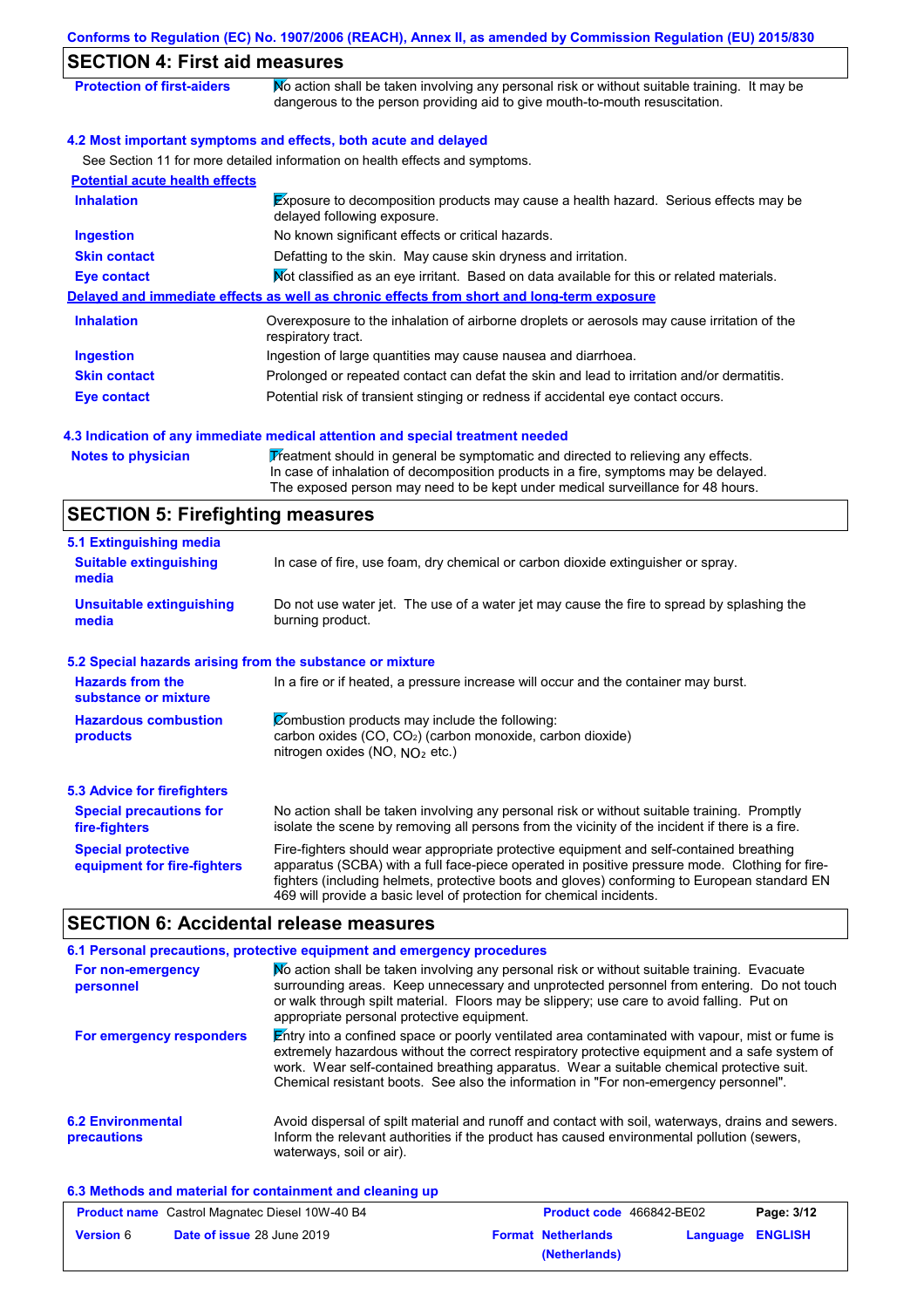## **SECTION 6: Accidental release measures**

| <b>Small spill</b>                        | Stop leak if without risk. Move containers from spill area. Absorb with an inert material and<br>place in an appropriate waste disposal container. Dispose of via a licensed waste disposal<br>contractor.                                                                                                                                                                                     |
|-------------------------------------------|------------------------------------------------------------------------------------------------------------------------------------------------------------------------------------------------------------------------------------------------------------------------------------------------------------------------------------------------------------------------------------------------|
| Large spill                               | Stop leak if without risk. Move containers from spill area. Prevent entry into sewers, water<br>courses, basements or confined areas. Contain and collect spillage with non-combustible,<br>absorbent material e.g. sand, earth, vermiculite or diatomaceous earth and place in container<br>for disposal according to local regulations. Dispose of via a licensed waste disposal contractor. |
| 6.4 Reference to other<br><b>sections</b> | See Section 1 for emergency contact information.<br>See Section 5 for firefighting measures.<br>See Section 8 for information on appropriate personal protective equipment.<br>See Section 12 for environmental precautions.<br>See Section 13 for additional waste treatment information.                                                                                                     |

# **SECTION 7: Handling and storage**

| 7.1 Precautions for safe handling                                                    |                                                                                                                                                                                                                                                                                                                                                                                                                                                                                          |
|--------------------------------------------------------------------------------------|------------------------------------------------------------------------------------------------------------------------------------------------------------------------------------------------------------------------------------------------------------------------------------------------------------------------------------------------------------------------------------------------------------------------------------------------------------------------------------------|
| <b>Protective measures</b>                                                           | Put on appropriate personal protective equipment.                                                                                                                                                                                                                                                                                                                                                                                                                                        |
| <b>Advice on general</b><br>occupational hygiene                                     | Eating, drinking and smoking should be prohibited in areas where this material is handled.<br>stored and processed. Wash thoroughly after handling. Remove contaminated clothing and<br>protective equipment before entering eating areas. See also Section 8 for additional<br>information on hygiene measures.                                                                                                                                                                         |
| <b>7.2 Conditions for safe</b><br>storage, including any<br><i>incompatibilities</i> | Store in accordance with local regulations. Store in a dry, cool and well-ventilated area, away<br>from incompatible materials (see Section 10). Keep away from heat and direct sunlight. Keep<br>container tightly closed and sealed until ready for use. Containers that have been opened must<br>be carefully resealed and kept upright to prevent leakage. Store and use only in equipment/<br>containers designed for use with this product. Do not store in unlabelled containers. |
| <b>Not suitable</b>                                                                  | Prolonged exposure to elevated temperature.                                                                                                                                                                                                                                                                                                                                                                                                                                              |
| 7.3 Specific end use(s)                                                              |                                                                                                                                                                                                                                                                                                                                                                                                                                                                                          |
| <b>Recommendations</b>                                                               | See section 1.2 and Exposure scenarios in annex, if applicable.                                                                                                                                                                                                                                                                                                                                                                                                                          |
|                                                                                      |                                                                                                                                                                                                                                                                                                                                                                                                                                                                                          |

## **SECTION 8: Exposure controls/personal protection**

|  |  | <b>8.1 Control parameters</b> |  |
|--|--|-------------------------------|--|
|--|--|-------------------------------|--|

| <b>Product/ingredient name</b><br>Distillates (petroleum), hydrotreated heavy paraffinic<br>Distillates (petroleum), solvent-dewaxed heavy<br>paraffinic |  | <b>Exposure limit values</b><br>Ministry of Social Affairs and Employment, Legal limit values<br>(Netherlands).<br>OEL, 8-h TWA: 5 mg/m <sup>3</sup> 8 hours. Issued/Revised: 1/2007 Form: Mist<br>Ministry of Social Affairs and Employment, Legal limit values<br>(Netherlands).<br>OEL, 8-h TWA: 5 mg/m <sup>3</sup> 8 hours. Issued/Revised: 1/2007 Form: Mist |  |                                             |  |                                                                                                                                                                                                                                                                                                                                                                                                                                                                                                                                                                                                                                                                                                                                                                                                                                                            |
|----------------------------------------------------------------------------------------------------------------------------------------------------------|--|--------------------------------------------------------------------------------------------------------------------------------------------------------------------------------------------------------------------------------------------------------------------------------------------------------------------------------------------------------------------|--|---------------------------------------------|--|------------------------------------------------------------------------------------------------------------------------------------------------------------------------------------------------------------------------------------------------------------------------------------------------------------------------------------------------------------------------------------------------------------------------------------------------------------------------------------------------------------------------------------------------------------------------------------------------------------------------------------------------------------------------------------------------------------------------------------------------------------------------------------------------------------------------------------------------------------|
|                                                                                                                                                          |  |                                                                                                                                                                                                                                                                                                                                                                    |  | quidance only.                              |  | Whilst specific OELs for certain components may be shown in this section, other components may be present in any mist,<br>vapour or dust produced. Therefore, the specific OELs may not be applicable to the product as a whole and are provided for                                                                                                                                                                                                                                                                                                                                                                                                                                                                                                                                                                                                       |
|                                                                                                                                                          |  |                                                                                                                                                                                                                                                                                                                                                                    |  | <b>Recommended monitoring</b><br>procedures |  | If this product contains ingredients with exposure limits, personal, workplace atmosphere or<br>biological monitoring may be required to determine the effectiveness of the ventilation or other<br>control measures and/or the necessity to use respiratory protective equipment. Reference<br>should be made to monitoring standards, such as the following: European Standard EN 689<br>(Workplace atmospheres - Guidance for the assessment of exposure by inhalation to chemical<br>agents for comparison with limit values and measurement strategy) European Standard EN<br>14042 (Workplace atmospheres - Guide for the application and use of procedures for the<br>assessment of exposure to chemical and biological agents) European Standard EN 482<br>(Workplace atmospheres - General requirements for the performance of procedures for the |
|                                                                                                                                                          |  | measurement of chemical agents) Reference to national guidance documents for methods for<br>the determination of hazardous substances will also be required.                                                                                                                                                                                                       |  |                                             |  |                                                                                                                                                                                                                                                                                                                                                                                                                                                                                                                                                                                                                                                                                                                                                                                                                                                            |
| <b>Derived No Effect Level</b><br>No DNELs/DMELs available.                                                                                              |  |                                                                                                                                                                                                                                                                                                                                                                    |  |                                             |  |                                                                                                                                                                                                                                                                                                                                                                                                                                                                                                                                                                                                                                                                                                                                                                                                                                                            |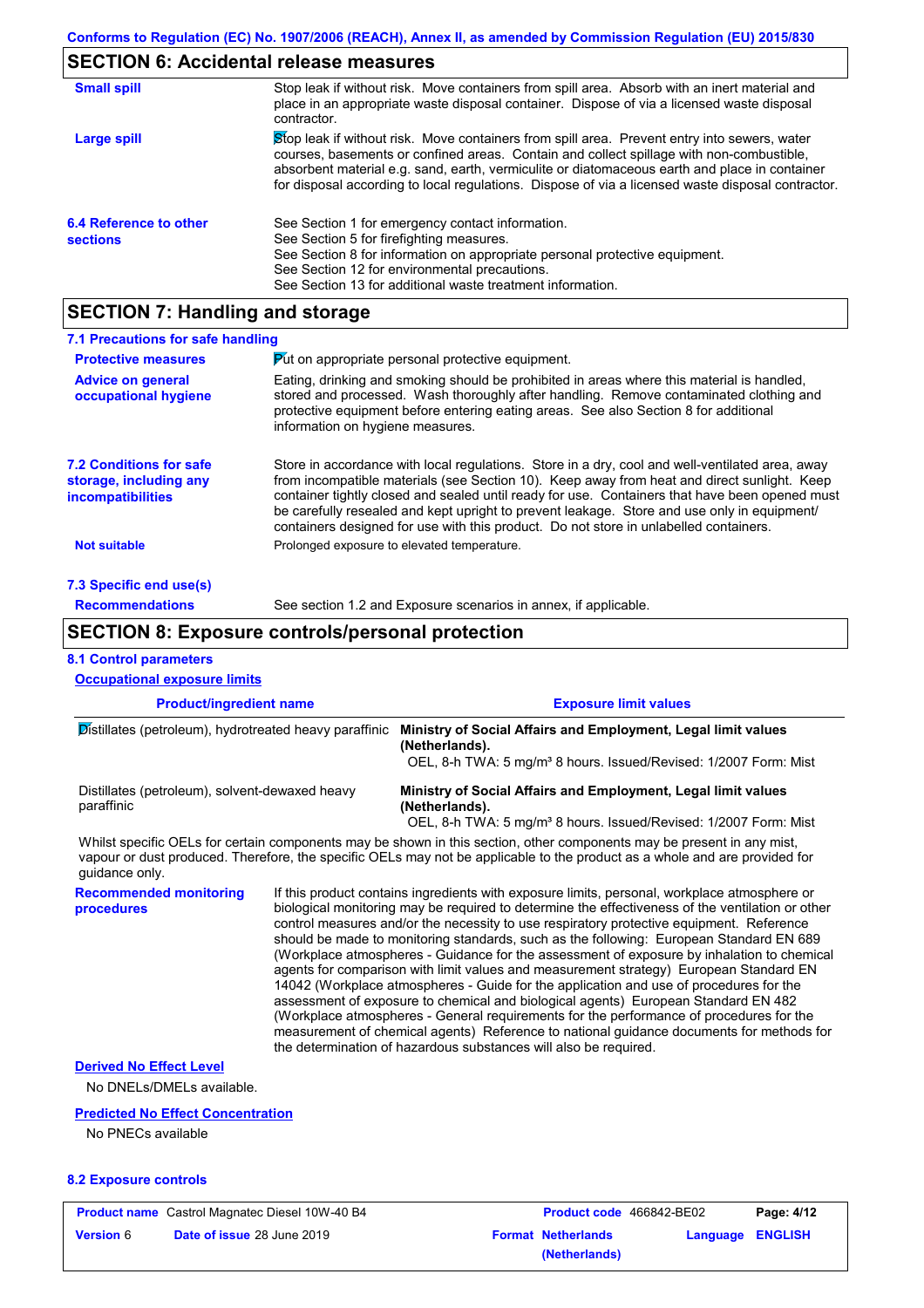# **SECTION 8: Exposure controls/personal protection**

| <b>Appropriate engineering</b><br><b>controls</b>       | Provide exhaust ventilation or other engineering controls to keep the relevant airborne<br>concentrations below their respective occupational exposure limits.<br>All activities involving chemicals should be assessed for their risks to health, to ensure<br>exposures are adequately controlled. Personal protective equipment should only be considered<br>after other forms of control measures (e.g. engineering controls) have been suitably evaluated.<br>Personal protective equipment should conform to appropriate standards, be suitable for use, be<br>kept in good condition and properly maintained.<br>Your supplier of personal protective equipment should be consulted for advice on selection and<br>appropriate standards. For further information contact your national organisation for standards.<br>The final choice of protective equipment will depend upon a risk assessment. It is important to<br>ensure that all items of personal protective equipment are compatible. |
|---------------------------------------------------------|---------------------------------------------------------------------------------------------------------------------------------------------------------------------------------------------------------------------------------------------------------------------------------------------------------------------------------------------------------------------------------------------------------------------------------------------------------------------------------------------------------------------------------------------------------------------------------------------------------------------------------------------------------------------------------------------------------------------------------------------------------------------------------------------------------------------------------------------------------------------------------------------------------------------------------------------------------------------------------------------------------|
| <b>Individual protection measures</b>                   |                                                                                                                                                                                                                                                                                                                                                                                                                                                                                                                                                                                                                                                                                                                                                                                                                                                                                                                                                                                                         |
| <b>Hygiene measures</b>                                 | Wash hands, forearms and face thoroughly after handling chemical products, before eating,<br>smoking and using the lavatory and at the end of the working period. Ensure that eyewash<br>stations and safety showers are close to the workstation location.                                                                                                                                                                                                                                                                                                                                                                                                                                                                                                                                                                                                                                                                                                                                             |
| <b>Respiratory protection</b>                           | In case of insufficient ventilation, wear suitable respiratory equipment.<br>The correct choice of respiratory protection depends upon the chemicals being handled, the<br>conditions of work and use, and the condition of the respiratory equipment. Safety procedures<br>should be developed for each intended application. Respiratory protection equipment should<br>therefore be chosen in consultation with the supplier/manufacturer and with a full assessment<br>of the working conditions.                                                                                                                                                                                                                                                                                                                                                                                                                                                                                                   |
| <b>Eye/face protection</b>                              | Safety glasses with side shields.                                                                                                                                                                                                                                                                                                                                                                                                                                                                                                                                                                                                                                                                                                                                                                                                                                                                                                                                                                       |
| <b>Skin protection</b>                                  |                                                                                                                                                                                                                                                                                                                                                                                                                                                                                                                                                                                                                                                                                                                                                                                                                                                                                                                                                                                                         |
| <b>Hand protection</b>                                  | <b>General Information:</b>                                                                                                                                                                                                                                                                                                                                                                                                                                                                                                                                                                                                                                                                                                                                                                                                                                                                                                                                                                             |
|                                                         | Because specific work environments and material handling practices vary, safety procedures<br>should be developed for each intended application. The correct choice of protective gloves<br>depends upon the chemicals being handled, and the conditions of work and use. Most gloves<br>provide protection for only a limited time before they must be discarded and replaced (even the<br>best chemically resistant gloves will break down after repeated chemical exposures).                                                                                                                                                                                                                                                                                                                                                                                                                                                                                                                        |
|                                                         | Gloves should be chosen in consultation with the supplier / manufacturer and taking account of<br>a full assessment of the working conditions.                                                                                                                                                                                                                                                                                                                                                                                                                                                                                                                                                                                                                                                                                                                                                                                                                                                          |
|                                                         | Recommended: Nitrile gloves.<br><b>Breakthrough time:</b>                                                                                                                                                                                                                                                                                                                                                                                                                                                                                                                                                                                                                                                                                                                                                                                                                                                                                                                                               |
|                                                         | Breakthrough time data are generated by glove manufacturers under laboratory test conditions<br>and represent how long a glove can be expected to provide effective permeation resistance. It<br>is important when following breakthrough time recommendations that actual workplace<br>conditions are taken into account. Always consult with your glove supplier for up-to-date<br>technical information on breakthrough times for the recommended glove type.<br>Our recommendations on the selection of gloves are as follows:                                                                                                                                                                                                                                                                                                                                                                                                                                                                      |
|                                                         | Continuous contact:                                                                                                                                                                                                                                                                                                                                                                                                                                                                                                                                                                                                                                                                                                                                                                                                                                                                                                                                                                                     |
|                                                         | Gloves with a minimum breakthrough time of 240 minutes, or >480 minutes if suitable gloves<br>can be obtained.<br>If suitable gloves are not available to offer that level of protection, gloves with shorter<br>breakthrough times may be acceptable as long as appropriate glove maintenance and<br>replacement regimes are determined and adhered to.                                                                                                                                                                                                                                                                                                                                                                                                                                                                                                                                                                                                                                                |
|                                                         | Short-term / splash protection:                                                                                                                                                                                                                                                                                                                                                                                                                                                                                                                                                                                                                                                                                                                                                                                                                                                                                                                                                                         |
|                                                         | Recommended breakthrough times as above.<br>It is recognised that for short-term, transient exposures, gloves with shorter breakthrough times<br>may commonly be used. Therefore, appropriate maintenance and replacement regimes must<br>be determined and rigorously followed.                                                                                                                                                                                                                                                                                                                                                                                                                                                                                                                                                                                                                                                                                                                        |
|                                                         | <b>Glove Thickness:</b>                                                                                                                                                                                                                                                                                                                                                                                                                                                                                                                                                                                                                                                                                                                                                                                                                                                                                                                                                                                 |
|                                                         | For general applications, we recommend gloves with a thickness typically greater than 0.35 mm.                                                                                                                                                                                                                                                                                                                                                                                                                                                                                                                                                                                                                                                                                                                                                                                                                                                                                                          |
|                                                         | It should be emphasised that glove thickness is not necessarily a good predictor of glove<br>resistance to a specific chemical, as the permeation efficiency of the glove will be dependent<br>on the exact composition of the glove material. Therefore, glove selection should also be based<br>on consideration of the task requirements and knowledge of breakthrough times.<br>Glove thickness may also vary depending on the glove manufacturer, the glove type and the<br>glove model. Therefore, the manufacturers' technical data should always be taken into account<br>to ensure selection of the most appropriate glove for the task.                                                                                                                                                                                                                                                                                                                                                       |
| <b>Broduct name</b> Castrol Magnatos Diosel 1018/ 40 PA | <b>Draduct code, 166912 PE02</b><br>Dao: E/42                                                                                                                                                                                                                                                                                                                                                                                                                                                                                                                                                                                                                                                                                                                                                                                                                                                                                                                                                           |

|                  | <b>Product name</b> Castrol Magnatec Diesel 10W-40 B4 | <b>Product code</b> 466842-BE02 |                  | Page: 5/12 |
|------------------|-------------------------------------------------------|---------------------------------|------------------|------------|
| <b>Version 6</b> | <b>Date of issue 28 June 2019</b>                     | <b>Format Netherlands</b>       | Language ENGLISH |            |
|                  |                                                       | (Netherlands)                   |                  |            |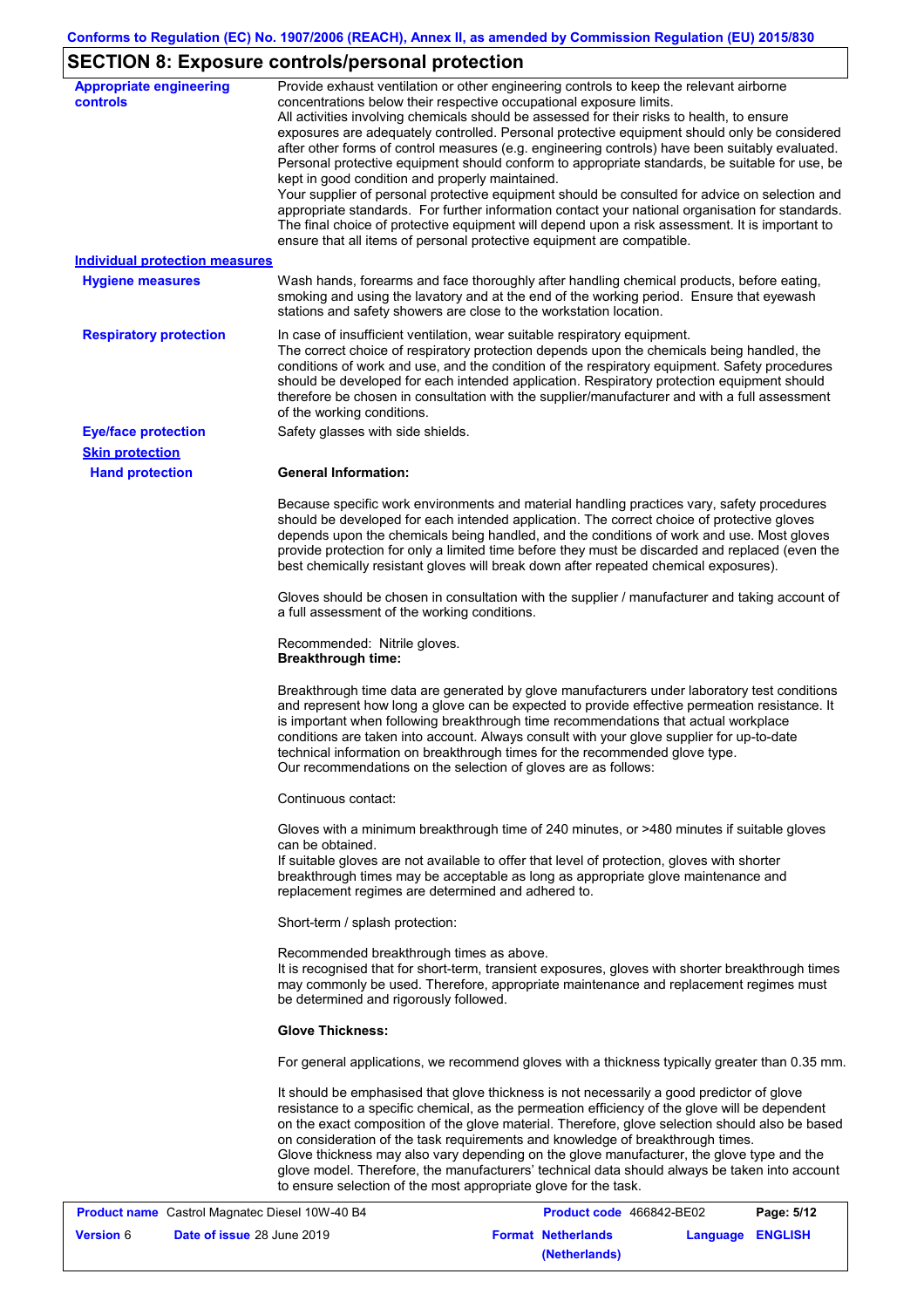# **SECTION 8: Exposure controls/personal protection**

|                                           | Note: Depending on the activity being conducted, gloves of varying thickness may be required<br>for specific tasks. For example:                                                                                                                                                                                                                                                                                                                                                                                                                                                                                                                                                      |
|-------------------------------------------|---------------------------------------------------------------------------------------------------------------------------------------------------------------------------------------------------------------------------------------------------------------------------------------------------------------------------------------------------------------------------------------------------------------------------------------------------------------------------------------------------------------------------------------------------------------------------------------------------------------------------------------------------------------------------------------|
|                                           | • Thinner gloves (down to 0.1 mm or less) may be required where a high degree of manual<br>dexterity is needed. However, these gloves are only likely to give short duration protection and<br>would normally be just for single use applications, then disposed of.                                                                                                                                                                                                                                                                                                                                                                                                                  |
|                                           | • Thicker gloves (up to 3 mm or more) may be required where there is a mechanical (as well<br>as a chemical) risk i.e. where there is abrasion or puncture potential.                                                                                                                                                                                                                                                                                                                                                                                                                                                                                                                 |
| <b>Skin and body</b>                      | Use of protective clothing is good industrial practice.<br>Personal protective equipment for the body should be selected based on the task being<br>performed and the risks involved and should be approved by a specialist before handling this<br>product.<br>Cotton or polyester/cotton overalls will only provide protection against light superficial<br>contamination that will not soak through to the skin. Overalls should be laundered on a regular<br>basis. When the risk of skin exposure is high (e.g. when cleaning up spillages or if there is a<br>risk of splashing) then chemical resistant aprons and/or impervious chemical suits and boots<br>will be required. |
| <b>Refer to standards:</b>                | Respiratory protection: EN 529<br>Gloves: EN 420, EN 374<br>Eye protection: EN 166<br>Filtering half-mask: EN 149<br>Filtering half-mask with valve: EN 405<br>Half-mask: EN 140 plus filter<br>Full-face mask: EN 136 plus filter<br>Particulate filters: EN 143<br>Gas/combined filters: EN 14387                                                                                                                                                                                                                                                                                                                                                                                   |
| <b>Environmental exposure</b><br>controls | Emissions from ventilation or work process equipment should be checked to ensure they<br>comply with the requirements of environmental protection legislation. In some cases, fume<br>scrubbers, filters or engineering modifications to the process equipment will be necessary to<br>reduce emissions to acceptable levels.                                                                                                                                                                                                                                                                                                                                                         |

# **SECTION 9: Physical and chemical properties**

| 9.1 Information on basic physical and chemical properties |                                                                                         |
|-----------------------------------------------------------|-----------------------------------------------------------------------------------------|
| <b>Appearance</b>                                         |                                                                                         |
| <b>Physical state</b>                                     | Liquid.                                                                                 |
| <b>Colour</b>                                             | Amber. [Light]                                                                          |
| <b>Odour</b>                                              | Not available.                                                                          |
| <b>Odour threshold</b>                                    | Not available.                                                                          |
| pH                                                        | Not available.                                                                          |
| <b>Melting point/freezing point</b>                       | Not available.                                                                          |
| Initial boiling point and boiling<br>range                | Not available.                                                                          |
| <b>Pour point</b>                                         | -42 $\degree$ C                                                                         |
| <b>Flash point</b>                                        | Closed cup: 204°C (399.2°F) [Pensky-Martens.]<br>Open cup: 242°C (467.6°F) [Cleveland.] |
| <b>Evaporation rate</b>                                   | Not available.                                                                          |
| <b>Flammability (solid, gas)</b>                          | Not available.                                                                          |
| <b>Upper/lower flammability or</b><br>explosive limits    | Not available.                                                                          |
| <b>Vapour pressure</b>                                    | Not available.                                                                          |
| <b>Vapour density</b>                                     | Not available.                                                                          |
| <b>Relative density</b>                                   | Not available.                                                                          |
| <b>Density</b>                                            | <1000 kg/m <sup>3</sup> (<1 g/cm <sup>3</sup> ) at 15 <sup>°</sup> C                    |
| <b>Solubility(ies)</b>                                    | insoluble in water.                                                                     |
| <b>Partition coefficient: n-octanol/</b><br>water         | Not available.                                                                          |
| <b>Auto-ignition temperature</b>                          | Not available.                                                                          |
| <b>Decomposition temperature</b>                          | Not available.                                                                          |
|                                                           |                                                                                         |

|                  | <b>Product name</b> Castrol Magnatec Diesel 10W-40 B4 |                           | <b>Product code</b> 466842-BE02 | Page: 6/12 |
|------------------|-------------------------------------------------------|---------------------------|---------------------------------|------------|
| <b>Version 6</b> | <b>Date of issue 28 June 2019</b>                     | <b>Format Netherlands</b> | Language ENGLISH                |            |
|                  |                                                       | (Netherlands)             |                                 |            |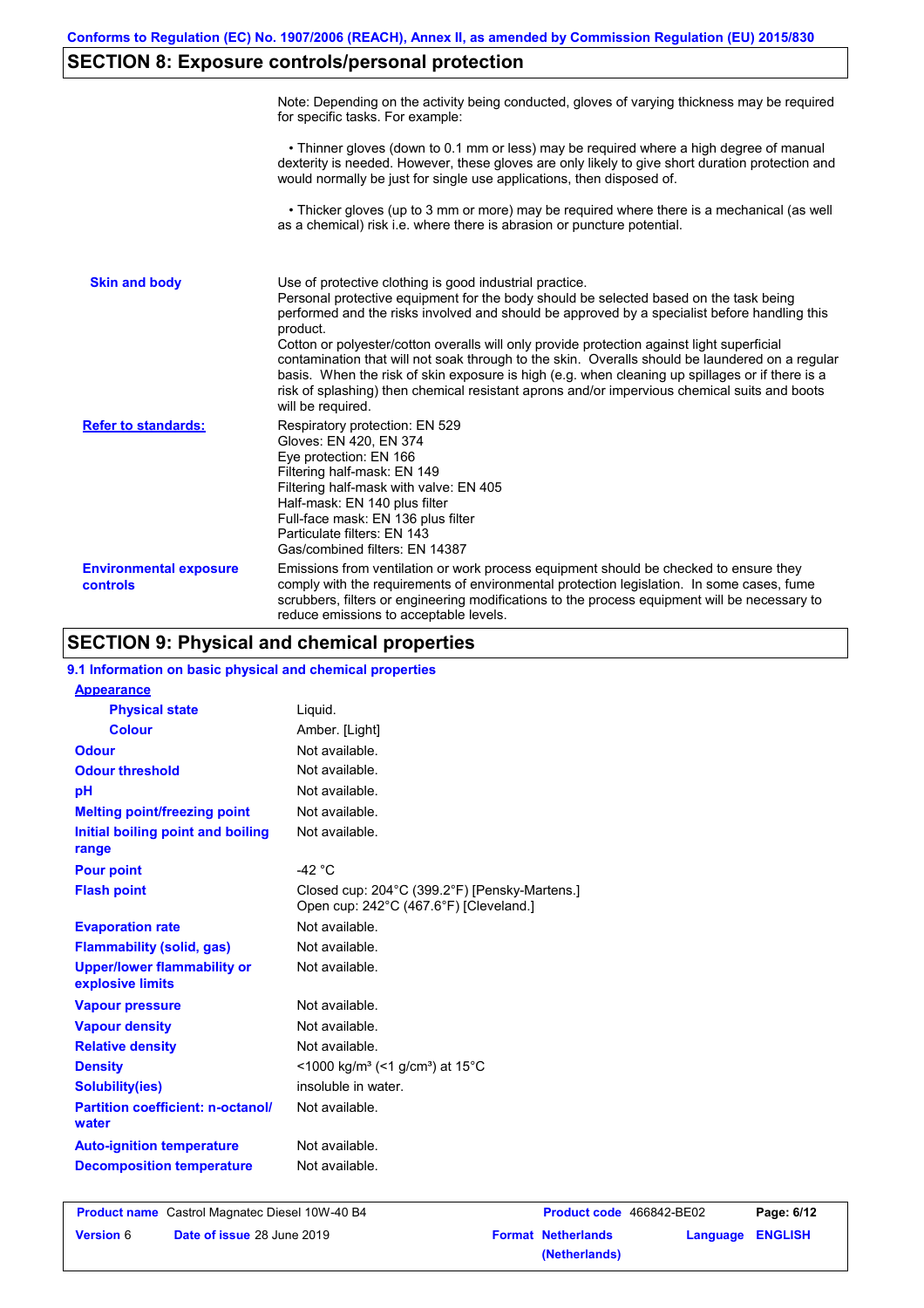# **SECTION 9: Physical and chemical properties**

| <b>Viscosity</b>            | Kinematic: $99.9$ mm <sup>2</sup> /s ( $99.9$ cSt) at $40^{\circ}$ C<br>Kinematic: 14.6 mm <sup>2</sup> /s (14.6 cSt) at $100^{\circ}$ C |
|-----------------------------|------------------------------------------------------------------------------------------------------------------------------------------|
| <b>Explosive properties</b> | Not available.                                                                                                                           |
| <b>Oxidising properties</b> | Not available.                                                                                                                           |

#### **9.2 Other information**

No additional information.

| <b>SECTION 10: Stability and reactivity</b>     |                                                                                                                                                                         |  |
|-------------------------------------------------|-------------------------------------------------------------------------------------------------------------------------------------------------------------------------|--|
| <b>10.1 Reactivity</b>                          | No specific test data available for this product. Refer to Conditions to avoid and Incompatible<br>materials for additional information.                                |  |
| <b>10.2 Chemical stability</b>                  | The product is stable.                                                                                                                                                  |  |
| 10.3 Possibility of<br>hazardous reactions      | Under normal conditions of storage and use, hazardous reactions will not occur.<br>Under normal conditions of storage and use, hazardous polymerisation will not occur. |  |
| <b>10.4 Conditions to avoid</b>                 | Avoid all possible sources of ignition (spark or flame).                                                                                                                |  |
| 10.5 Incompatible materials                     | Reactive or incompatible with the following materials: oxidising materials.                                                                                             |  |
| <b>10.6 Hazardous</b><br>decomposition products | Under normal conditions of storage and use, hazardous decomposition products should not be<br>produced.                                                                 |  |

# **SECTION 11: Toxicological information**

| 11.1 Information on toxicological effects          |                                                                                                                                                                                                                                                                                                                                                                                                          |
|----------------------------------------------------|----------------------------------------------------------------------------------------------------------------------------------------------------------------------------------------------------------------------------------------------------------------------------------------------------------------------------------------------------------------------------------------------------------|
| <b>Acute toxicity estimates</b>                    |                                                                                                                                                                                                                                                                                                                                                                                                          |
| Not available.                                     |                                                                                                                                                                                                                                                                                                                                                                                                          |
| <b>Information on likely</b><br>routes of exposure | Routes of entry anticipated: Dermal, Inhalation.                                                                                                                                                                                                                                                                                                                                                         |
| <b>Potential acute health effects</b>              |                                                                                                                                                                                                                                                                                                                                                                                                          |
| <b>Inhalation</b>                                  | Exposure to decomposition products may cause a health hazard. Serious effects may be<br>delayed following exposure.                                                                                                                                                                                                                                                                                      |
| <b>Ingestion</b>                                   | No known significant effects or critical hazards.                                                                                                                                                                                                                                                                                                                                                        |
| <b>Skin contact</b>                                | Defatting to the skin. May cause skin dryness and irritation.                                                                                                                                                                                                                                                                                                                                            |
| <b>Eye contact</b>                                 | Mot classified as an eye irritant. Based on data available for this or related materials.                                                                                                                                                                                                                                                                                                                |
|                                                    | Symptoms related to the physical, chemical and toxicological characteristics                                                                                                                                                                                                                                                                                                                             |
| <b>Inhalation</b>                                  | No specific data.                                                                                                                                                                                                                                                                                                                                                                                        |
| <b>Ingestion</b>                                   | No specific data.                                                                                                                                                                                                                                                                                                                                                                                        |
| <b>Skin contact</b>                                | Adverse symptoms may include the following:<br>irritation<br>dryness<br>cracking                                                                                                                                                                                                                                                                                                                         |
| <b>Eye contact</b>                                 | No specific data.                                                                                                                                                                                                                                                                                                                                                                                        |
|                                                    | Delayed and immediate effects as well as chronic effects from short and long-term exposure                                                                                                                                                                                                                                                                                                               |
| <b>Inhalation</b>                                  | Overexposure to the inhalation of airborne droplets or aerosols may cause irritation of the<br>respiratory tract.                                                                                                                                                                                                                                                                                        |
| <b>Ingestion</b>                                   | Ingestion of large quantities may cause nausea and diarrhoea.                                                                                                                                                                                                                                                                                                                                            |
| <b>Skin contact</b>                                | Prolonged or repeated contact can defat the skin and lead to irritation and/or dermatitis.                                                                                                                                                                                                                                                                                                               |
| <b>Eye contact</b>                                 | Potential risk of transient stinging or redness if accidental eye contact occurs.                                                                                                                                                                                                                                                                                                                        |
| <b>Potential chronic health effects</b>            |                                                                                                                                                                                                                                                                                                                                                                                                          |
| General                                            | USED ENGINE OILS<br>Combustion products resulting from the operation of internal combustion engines contaminate<br>engine oils during use. Used engine oil may contain hazardous components which have the<br>potential to cause skin cancer. Frequent or prolonged contact with all types and makes of used<br>engine oil must therefore be avoided and a high standard of personal hygiene maintained. |
| <b>Carcinogenicity</b>                             | No known significant effects or critical hazards.                                                                                                                                                                                                                                                                                                                                                        |
| <b>Mutagenicity</b>                                | No known significant effects or critical hazards.                                                                                                                                                                                                                                                                                                                                                        |
| <b>Developmental effects</b>                       | No known significant effects or critical hazards.                                                                                                                                                                                                                                                                                                                                                        |
| Product name Castrol Magnatec Diesel 10W-40 B4     | Product code 466842-BE02<br>Page: 7/12                                                                                                                                                                                                                                                                                                                                                                   |
| <b>Version 6</b><br>Date of issue 28 June 2019     | <b>Format Netherlands</b><br><b>ENGLISH</b><br>Language<br>(Netherlands)                                                                                                                                                                                                                                                                                                                                 |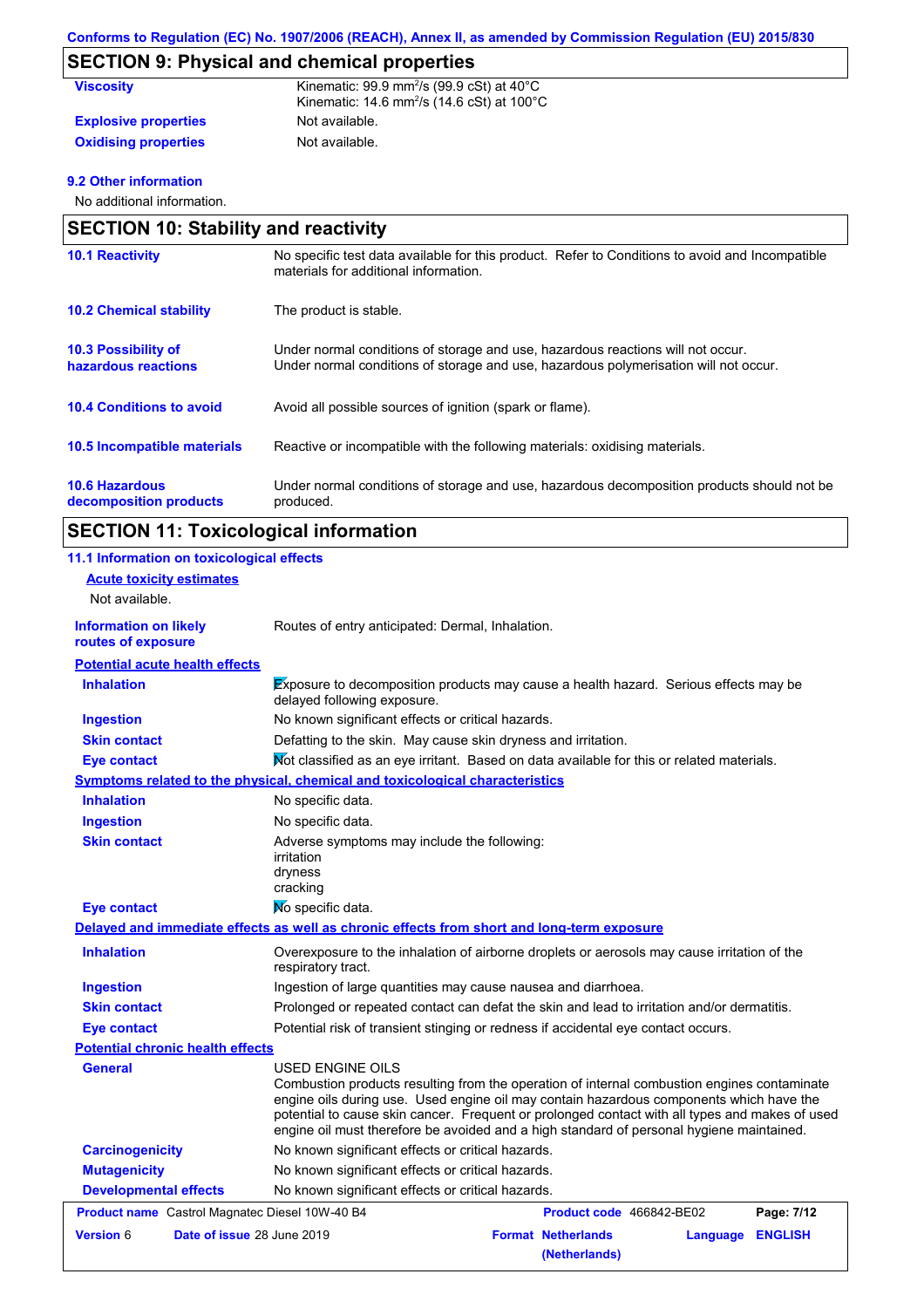## **SECTION 11: Toxicological information**

**Fertility effects** No known significant effects or critical hazards.

### **SECTION 12: Ecological information**

#### **12.1 Toxicity**

**Environmental hazards** Not classified as dangerous

Product not classified for environmental effects. Based on data available for this or related materials.

#### **12.2 Persistence and degradability**

Expected to be biodegradable.

#### **12.3 Bioaccumulative potential**

This product is not expected to bioaccumulate through food chains in the environment.

| <b>12.4 Mobility in soil</b>                            |                                                                      |
|---------------------------------------------------------|----------------------------------------------------------------------|
| <b>Soil/water partition</b><br><b>coefficient (Koc)</b> | Not available.                                                       |
| <b>Mobility</b>                                         | Spillages may penetrate the soil causing ground water contamination. |

#### **12.5 Results of PBT and vPvB assessment**

Product does not meet the criteria for PBT or vPvB according to Regulation (EC) No. 1907/2006, Annex XIII.

#### **12.6 Other adverse effects**

Spills may form a film on water surfaces causing physical damage to organisms. Oxygen transfer could also be impaired. **Other ecological information**

## **SECTION 13: Disposal considerations**

#### **13.1 Waste treatment methods**

**Methods of disposal**

#### **Product**

Where possible, arrange for product to be recycled. Dispose of via an authorised person/ licensed waste disposal contractor in accordance with local regulations.

#### **European waste catalogue (EWC) Hazardous waste** Yes.

| Waste code | <b>Waste designation</b>                                                                                                |
|------------|-------------------------------------------------------------------------------------------------------------------------|
| $130205*$  | mineral-based non-chlorinated engine, gear and lubricating oils                                                         |
|            | Unuque deviation from the intended use and/or the presence of onunatedial conteminante may require an elternative water |

However, deviation from the intended use and/or the presence of any potential contaminants may require an alternative waste disposal code to be assigned by the end user.

| <b>Packaging</b>           |                                                                                                                                                                                                                                                                                                                                                                                                                                                                                                 |
|----------------------------|-------------------------------------------------------------------------------------------------------------------------------------------------------------------------------------------------------------------------------------------------------------------------------------------------------------------------------------------------------------------------------------------------------------------------------------------------------------------------------------------------|
| <b>Methods of disposal</b> | Where possible, arrange for product to be recycled. Dispose of via an authorised person/<br>licensed waste disposal contractor in accordance with local regulations.                                                                                                                                                                                                                                                                                                                            |
| <b>Special precautions</b> | This material and its container must be disposed of in a safe way. Care should be taken when<br>handling emptied containers that have not been cleaned or rinsed out. Empty containers or<br>liners may retain some product residues. Empty containers represent a fire hazard as they may<br>contain flammable product residues and vapour. Never weld, solder or braze empty containers.<br>Avoid dispersal of spilt material and runoff and contact with soil, waterways, drains and sewers. |
| <b>References</b>          | Commission 2014/955/EU<br>Directive 2008/98/EC                                                                                                                                                                                                                                                                                                                                                                                                                                                  |

## **SECTION 14: Transport information**

|                                           | <b>ADR/RID</b>                                        | <b>ADN</b>     | <b>IMDG</b>                                | <b>IATA</b>                |
|-------------------------------------------|-------------------------------------------------------|----------------|--------------------------------------------|----------------------------|
| 14.1 UN number                            | Not regulated.                                        | Not regulated. | Not regulated.                             | Not regulated.             |
| 14.2 UN proper<br>shipping name           |                                                       |                |                                            |                            |
| <b>14.3 Transport</b><br>hazard class(es) |                                                       |                |                                            |                            |
|                                           | <b>Product name</b> Castrol Magnatec Diesel 10W-40 B4 |                | Product code 466842-BE02                   | Page: 8/12                 |
| Version 6                                 | Date of issue 28 June 2019                            |                | <b>Format Netherlands</b><br>(Netherlands) | <b>ENGLISH</b><br>Language |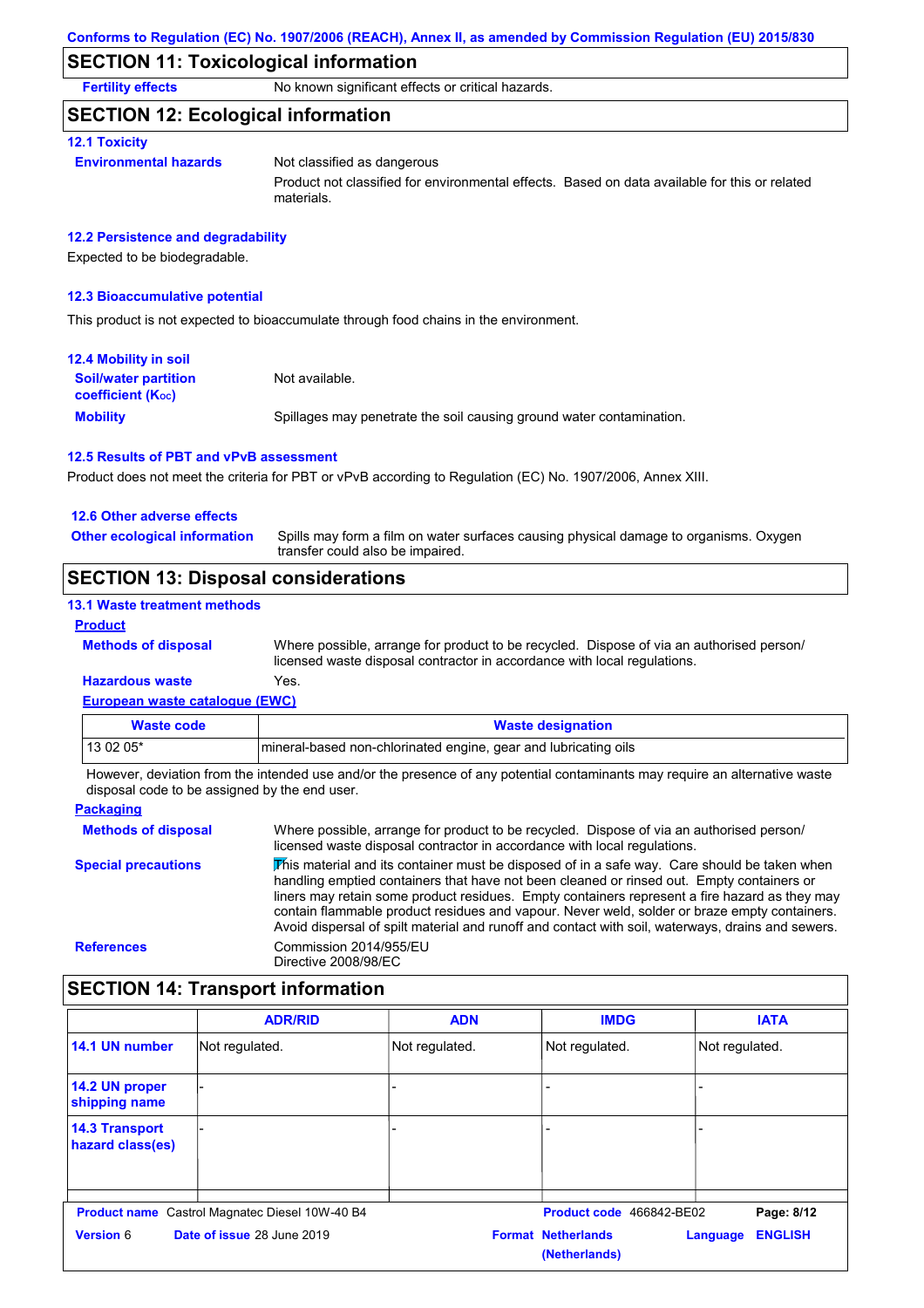## **SECTION 14: Transport information**

| 14.4 Packing<br>group                   |      |     |     |      |
|-----------------------------------------|------|-----|-----|------|
| 14.5<br><b>Environmental</b><br>hazards | INo. | No. | No. | lNo. |
| <b>Additional</b><br>information        |      |     |     |      |

**14.6 Special precautions for user** Not available.

**14.7 Transport in bulk according to Annex II of Marpol and the IBC Code** Not available.

## **SECTION 15: Regulatory information**

**15.1 Safety, health and environmental regulations/legislation specific for the substance or mixture**

#### **EU Regulation (EC) No. 1907/2006 (REACH)**

#### **Annex XIV - List of substances subject to authorisation**

#### **Annex XIV**

None of the components are listed.

**Substances of very high concern**

None of the components are listed.

# **Other regulations**

| <b>REACH Status</b>                                             | The company, as identified in Section 1, sells this product in the EU in compliance with the<br>current requirements of REACH. |  |
|-----------------------------------------------------------------|--------------------------------------------------------------------------------------------------------------------------------|--|
| <b>United States inventory</b><br>(TSCA 8b)                     | All components are active or exempted.                                                                                         |  |
| <b>Australia inventory (AICS)</b>                               | All components are listed or exempted.                                                                                         |  |
| <b>Canada inventory</b>                                         | All components are listed or exempted.                                                                                         |  |
| <b>China inventory (IECSC)</b>                                  | All components are listed or exempted.                                                                                         |  |
| <b>Japan inventory (ENCS)</b>                                   | All components are listed or exempted.                                                                                         |  |
| <b>Korea inventory (KECI)</b>                                   | All components are listed or exempted.                                                                                         |  |
| <b>Philippines inventory</b><br>(PICCS)                         | All components are listed or exempted.                                                                                         |  |
| <b>Taiwan Chemical</b><br><b>Substances Inventory</b><br>(TCSI) | All components are listed or exempted.                                                                                         |  |
| Ozone depleting substances (1005/2009/EU)                       |                                                                                                                                |  |
| Not listed.                                                     |                                                                                                                                |  |
| <b>Prior Informed Consent (PIC) (649/2012/EU)</b>               |                                                                                                                                |  |
| Not listed.                                                     |                                                                                                                                |  |

#### **Seveso Directive**

This product is not controlled under the Seveso Directive.

| <b>15.2 Chemical safety</b> | A Chemical Safety Assessment has been carried out for one or more of the substances within  |
|-----------------------------|---------------------------------------------------------------------------------------------|
| assessment                  | this mixture. A Chemical Safety Assessment has not been carried out for the mixture itself. |

## **SECTION 16: Other information**

| <b>Abbreviations and acronyms</b>                     | ADN = European Provisions concerning the International Carriage of Dangerous Goods by<br>Inland Waterway<br>ADR = The European Agreement concerning the International Carriage of Dangerous Goods by<br>Road<br>ATE = Acute Toxicity Estimate<br>BCF = Bioconcentration Factor<br>CAS = Chemical Abstracts Service<br>CLP = Classification, Labelling and Packaging Regulation [Regulation (EC) No. 1272/2008] |                                                                          |  |
|-------------------------------------------------------|----------------------------------------------------------------------------------------------------------------------------------------------------------------------------------------------------------------------------------------------------------------------------------------------------------------------------------------------------------------------------------------------------------------|--------------------------------------------------------------------------|--|
| <b>Product name</b> Castrol Magnatec Diesel 10W-40 B4 |                                                                                                                                                                                                                                                                                                                                                                                                                | <b>Product code</b> 466842-BE02<br>Page: 9/12                            |  |
| <b>Version 6</b>                                      | Date of issue 28 June 2019                                                                                                                                                                                                                                                                                                                                                                                     | <b>Format Netherlands</b><br><b>ENGLISH</b><br>Language<br>(Netherlands) |  |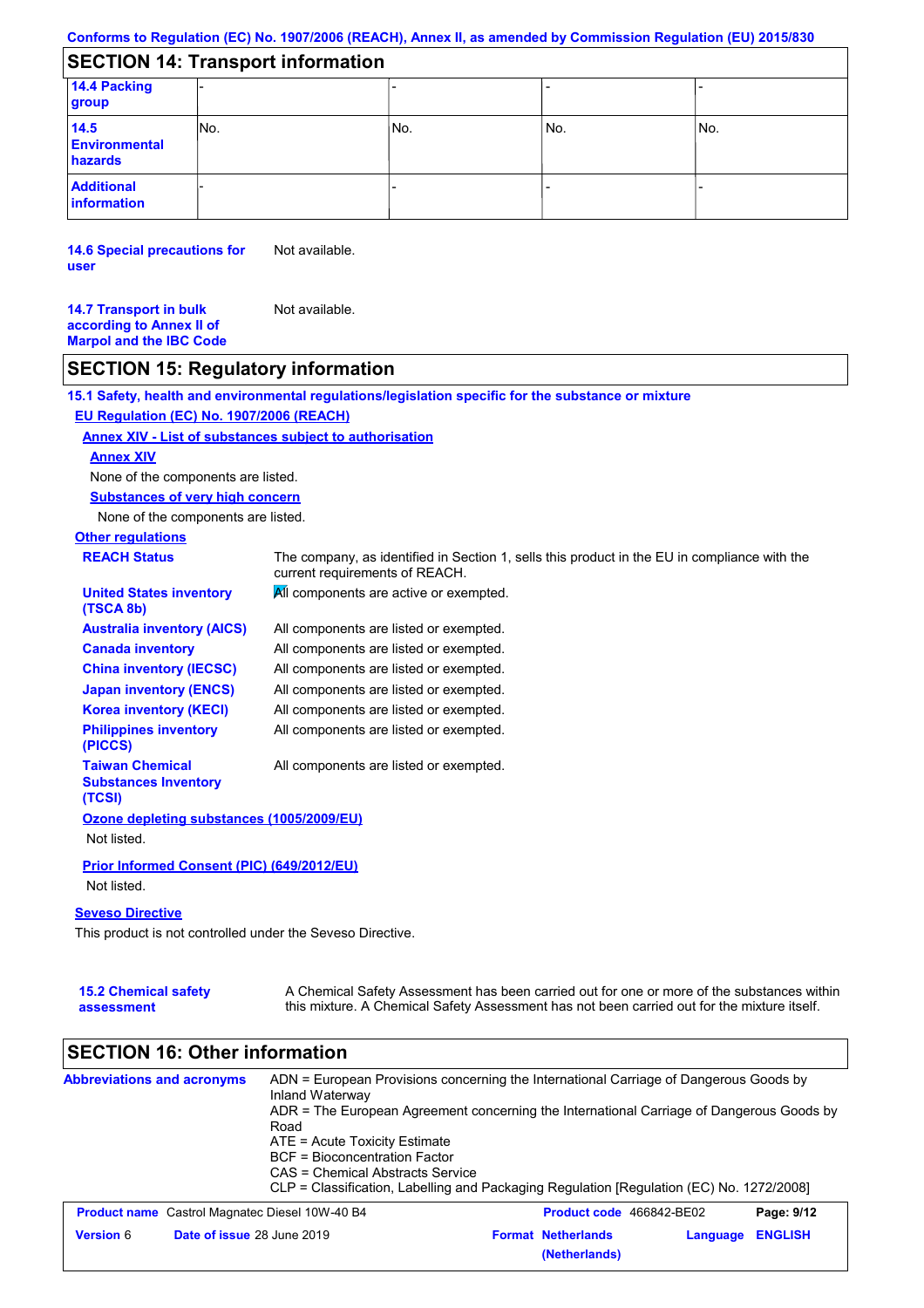### **SECTION 16: Other information**

CSA = Chemical Safety Assessment CSR = Chemical Safety Report DMEL = Derived Minimal Effect Level DNEL = Derived No Effect Level EINECS = European Inventory of Existing Commercial chemical Substances ES = Exposure Scenario EUH statement = CLP-specific Hazard statement EWC = European Waste Catalogue GHS = Globally Harmonized System of Classification and Labelling of Chemicals IATA = International Air Transport Association IBC = Intermediate Bulk Container IMDG = International Maritime Dangerous Goods LogPow = logarithm of the octanol/water partition coefficient MARPOL = International Convention for the Prevention of Pollution From Ships, 1973 as modified by the Protocol of 1978. ("Marpol" = marine pollution) OECD = Organisation for Economic Co-operation and Development PBT = Persistent, Bioaccumulative and Toxic PNEC = Predicted No Effect Concentration REACH = Registration, Evaluation, Authorisation and Restriction of Chemicals Regulation [Regulation (EC) No. 1907/2006] RID = The Regulations concerning the International Carriage of Dangerous Goods by Rail RRN = REACH Registration Number SADT = Self-Accelerating Decomposition Temperature SVHC = Substances of Very High Concern STOT-RE = Specific Target Organ Toxicity - Repeated Exposure STOT-SE = Specific Target Organ Toxicity - Single Exposure TWA = Time weighted average UN = United Nations UVCB = Complex hydrocarbon substance VOC = Volatile Organic Compound vPvB = Very Persistent and Very Bioaccumulative Varies = may contain one or more of the following 64741-88-4 / RRN 01-2119488706-23, 64741-89-5 / RRN 01-2119487067-30, 64741-95-3 / RRN 01-2119487081-40, 64741-96-4/ RRN 01-2119483621-38, 64742-01-4 / RRN 01-2119488707-21, 64742-44-5 / RRN 01-2119985177-24, 64742-45-6, 64742-52-5 / RRN 01-2119467170-45, 64742-53-6 / RRN 01-2119480375-34, 64742-54-7 / RRN 01-2119484627-25, 64742-55-8 / RRN 01-2119487077-29, 64742-56-9 / RRN 01-2119480132-48, 64742-57-0 / RRN 01-2119489287-22, 64742-58-1, 64742-62-7 / RRN 01-2119480472-38, 64742-63-8, 64742-65-0 / RRN 01-2119471299-27, 64742-70-7 / RRN 01-2119487080-42, 72623-85-9 / RRN 01-2119555262-43, 72623-86-0 / RRN 01-2119474878-16, 72623-87-1 / RRN 01-2119474889-13

**Procedure used to derive the classification according to Regulation (EC) No. 1272/2008 [CLP/GHS]**

| <b>Classification</b>                                                                                                                                                                       | <b>Justification</b>                                                                                                                        |  |  |
|---------------------------------------------------------------------------------------------------------------------------------------------------------------------------------------------|---------------------------------------------------------------------------------------------------------------------------------------------|--|--|
|                                                                                                                                                                                             |                                                                                                                                             |  |  |
| H315<br><b>Full text of abbreviated H</b><br>Causes skin irritation.<br>H318<br>Causes serious eye damage.<br><b>statements</b><br>Toxic to aguatic life with long lasting effects.<br>H411 |                                                                                                                                             |  |  |
| <b>Aguatic Chronic 2, H411</b><br>Eye Dam. 1, H318<br>Skin Irrit. 2, H315                                                                                                                   | LONG-TERM (CHRONIC) AQUATIC HAZARD - Category 2<br>SERIOUS EYE DAMAGE/EYE IRRITATION - Category 1<br>SKIN CORROSION/IRRITATION - Category 2 |  |  |
|                                                                                                                                                                                             |                                                                                                                                             |  |  |
| 28/06/2019.                                                                                                                                                                                 |                                                                                                                                             |  |  |
| 29/03/2019.                                                                                                                                                                                 |                                                                                                                                             |  |  |
| <b>Product Stewardship</b>                                                                                                                                                                  |                                                                                                                                             |  |  |
|                                                                                                                                                                                             |                                                                                                                                             |  |  |

**Indicates information that has changed from previously issued version.**

#### **Notice to reader**

All reasonably practicable steps have been taken to ensure this data sheet and the health, safety and environmental information contained in it is accurate as of the date specified below. No warranty or representation, express or implied is made as to the accuracy or completeness of the data and information in this data sheet.

The data and advice given apply when the product is sold for the stated application or applications. You should not use the product other than for the stated application or applications without seeking advice from BP Group.

It is the user's obligation to evaluate and use this product safely and to comply with all applicable laws and regulations. The BP Group shall not be responsible for any damage or injury resulting from use, other than the stated product use of the material, from any failure to adhere to recommendations, or from any hazards inherent in the nature of the material. Purchasers of the product for supply to a third party for use at work, have a duty to take all necessary steps to ensure that any person handling or

|                  | <b>Product name</b> Castrol Magnatec Diesel 10W-40 B4 | Product code 466842-BE02  |                  | Page: 10/12 |
|------------------|-------------------------------------------------------|---------------------------|------------------|-------------|
| <b>Version 6</b> | <b>Date of issue 28 June 2019</b>                     | <b>Format Netherlands</b> | Language ENGLISH |             |
|                  |                                                       | (Netherlands)             |                  |             |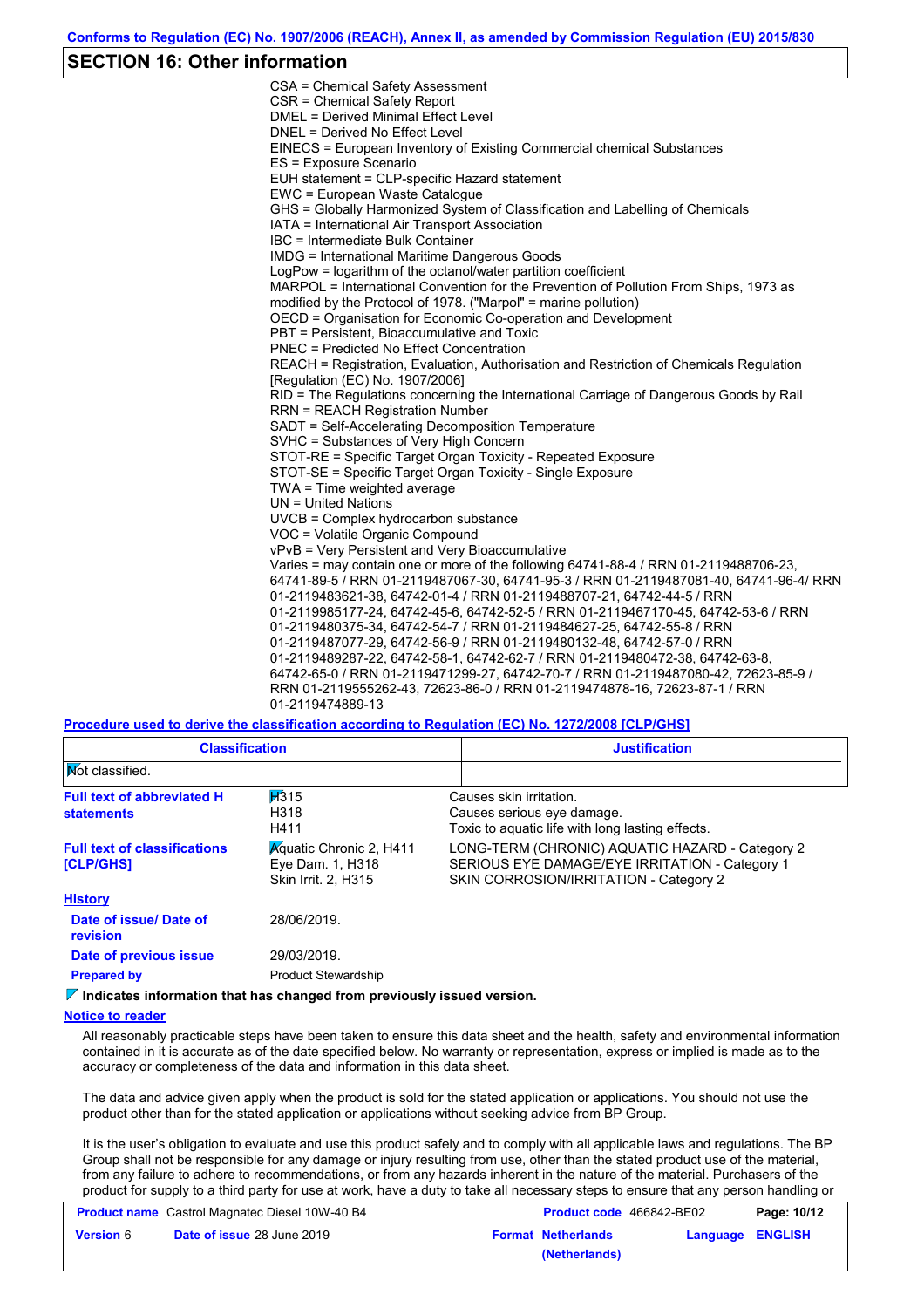## **SECTION 16: Other information**

using the product is provided with the information in this sheet. Employers have a duty to tell employees and others who may be affected of any hazards described in this sheet and of any precautions that should be taken. You can contact the BP Group to ensure that this document is the most current available. Alteration of this document is strictly prohibited.